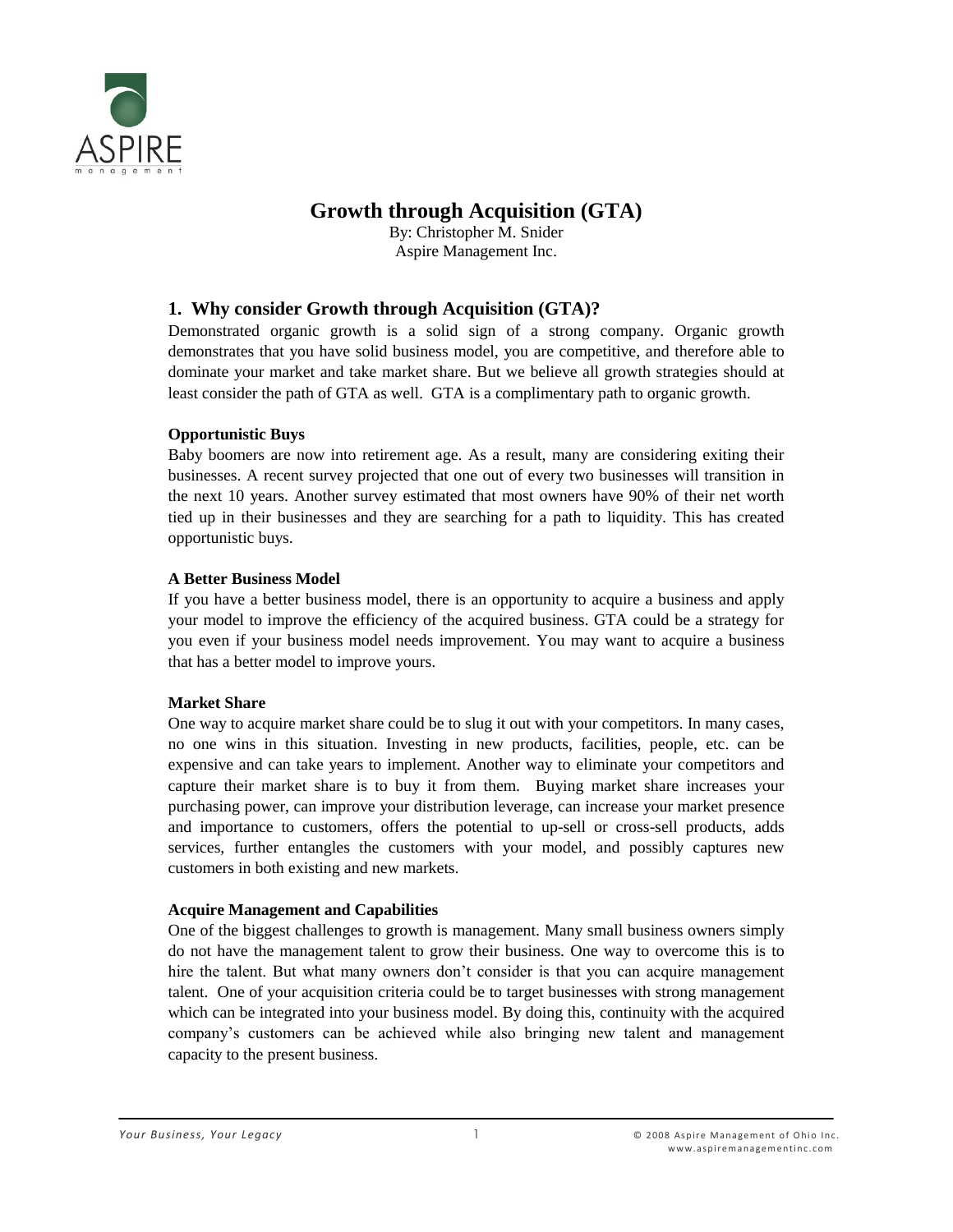What should you conclude from these examples?

- Look for opportunistic buys where the owners are ready to exit
- Look for situations to leverage your business model and/or acquire a better business model
- Look for situations where you can increase market share
- Look for situations where you can acquire management and additional complementary capabilities

# **2. Why do so many deals fail to meet expectations?**

Typically most deals fail because of poor integration after the deal is closed. In our experience it is easy to predict whether a deal will work. Below are a handful of reasons we have seen over the last 20 years as to why deals fail after close:

- Lack of a cultural and/or management fit
- The acquirer was not ready
- The acquirer moved too fast or too slow
- The acquirer was overconfident
- The acquirer did not put the right deal together financially

### **Lack of a cultural and/or management fit**

This is by far the #1 reason deals fail. I was on the management team of a mid-market JIT distributor. We were acquired by a large multi-national. When we first talked to them, they were very impressed by the entrepreneurial culture of our company. They felt that if they could roll out that kind of culture within their existing business it would pay huge dividends. After they purchased us they decided to merge us with another complementary business of theirs. And they put us in charge; or so we thought. Normally, the acquiree is not in control. But they were so impressed with our culture, they wanted us to introduce it to their company. They said that, but their actions did not support what they were saying. Every time we wanted to do something that was out of the normal nature of their model, they fought us. They allocated overhead charges to us without adding any value diminishing our cash flow. They wanted us to present our actions to a committee and get "approval" before making any changes which slowed everything down. They would not let us eliminate duplicate and unneeded management driving up overhead. Within two years our entire management team had quit for other more interesting and productive endeavors. Needless to say, within three years of acquiring us the revenues of the combined entities had fallen by 67%. Customers started leaving because they could no longer get the kind of service and attention and speed with which they had become accustomed. The bottom line problem was that we had two very different cultures. One was very corporate and controlling. The other was very entrepreneurial. The two cultures could not merge and therefore no synergy was ever created.

### **The acquirer was not ready**

Make sure you are ready before undertaking acquisitions. Be very clear as to what your objectives are and be ready to measure results. Make clear the benefits to all parties involved. Make sure your facilities, systems, and people are ready to scale for the increased workload and temporary interruptions of the integration. Make sure your cash flow needs and your funding requirements are clear. Create a contingency plan for the unknowns. Define an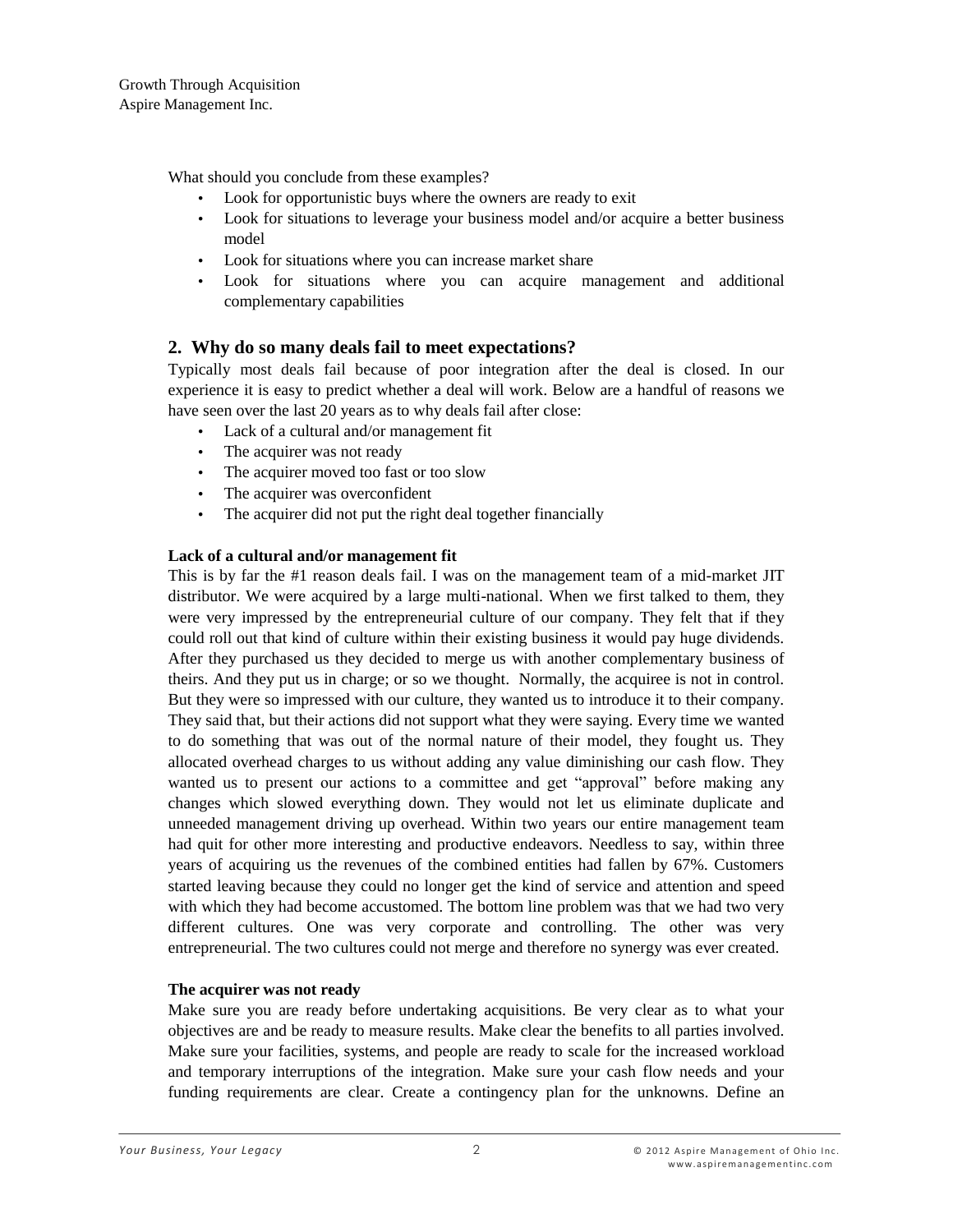integration plan BEFORE you acquire the business. Speed is essential in integration. And benefits are not achieved until integration is complete. Make sure management responsibilities and decision-making parameters are clear. Determine how you are going to roll out the "good news" to customers and employees. Communication plans are essential. Make sure you understand the strengths and weaknesses of the business models for both companies. One of the successful techniques we have implemented is to first create COE's (Centers of Excellence) which capitalize on the strengths of each company. And then begin to merge the two entities based on these strengths.

#### **The acquirer moved to fast or too slow**

Speed is essential. If you look at companies who have been successful with acquisition they all have at least one thing in common: they have a predefined process for integration. Successful acquirers such as Microsoft, Cisco, and GE all have a predefined method once the purchase offer is accepted. For two years I did nothing but integration work for a Fortune 200 company. Once the purchase offer was accepted, we swept into the acquired entity with a predefined process for integration. And, we usually had the entity integrated within three to six months.

Aspire's methodology for integration breaks the process into two periods. The first period is the first 100 days. During this period don't make too many changes. You want to let the entities settle in and get to know each other. Take this time to prove out your conclusions from the due diligence period and create your Centers of Excellence. Communications with customers, management, employees, and suppliers are key during this period. Anxiety will be running high. Needed changes will become clear in the first 100 days.

The second period lasts six to nine months. It is during this period that you start making changes. And the changes need to happen quickly and decisively. If your integration process, the benefits, and objectives are clear, and they should be if you prepared properly, now is the time to act. What we have seen in failed acquisitions is that the acquirer does not respect these two periods. They may make the acquisition and sweep in with change too fast. Or, in the second period, they take too long to make the necessary changes.

### **The acquirer was overconfident**

We have seen some acquirers get overconfident; especially when they have had previous success. They do not respect the culture or business strengths of the acquiree. They do not listen. During the first 100 days it is imperative you listen and learn. You will learn things that you simply could not uncover during due diligence. You must incorporate these changes quickly into your integration plan. This is especially important when you acquire a company that is adding capabilities and new customers.

### **The acquirer did not put the right deal together financially**

And lastly, the financial plan. Paying too much or paying too much upfront are common mistakes. We had an owner once that had a \$3 million business. The owner wanted \$1 million up front and wanted to remove working capital of almost another \$1 million giving him \$2 million at the time of close. The buyer gave this deal to the owner with the \$2 million balance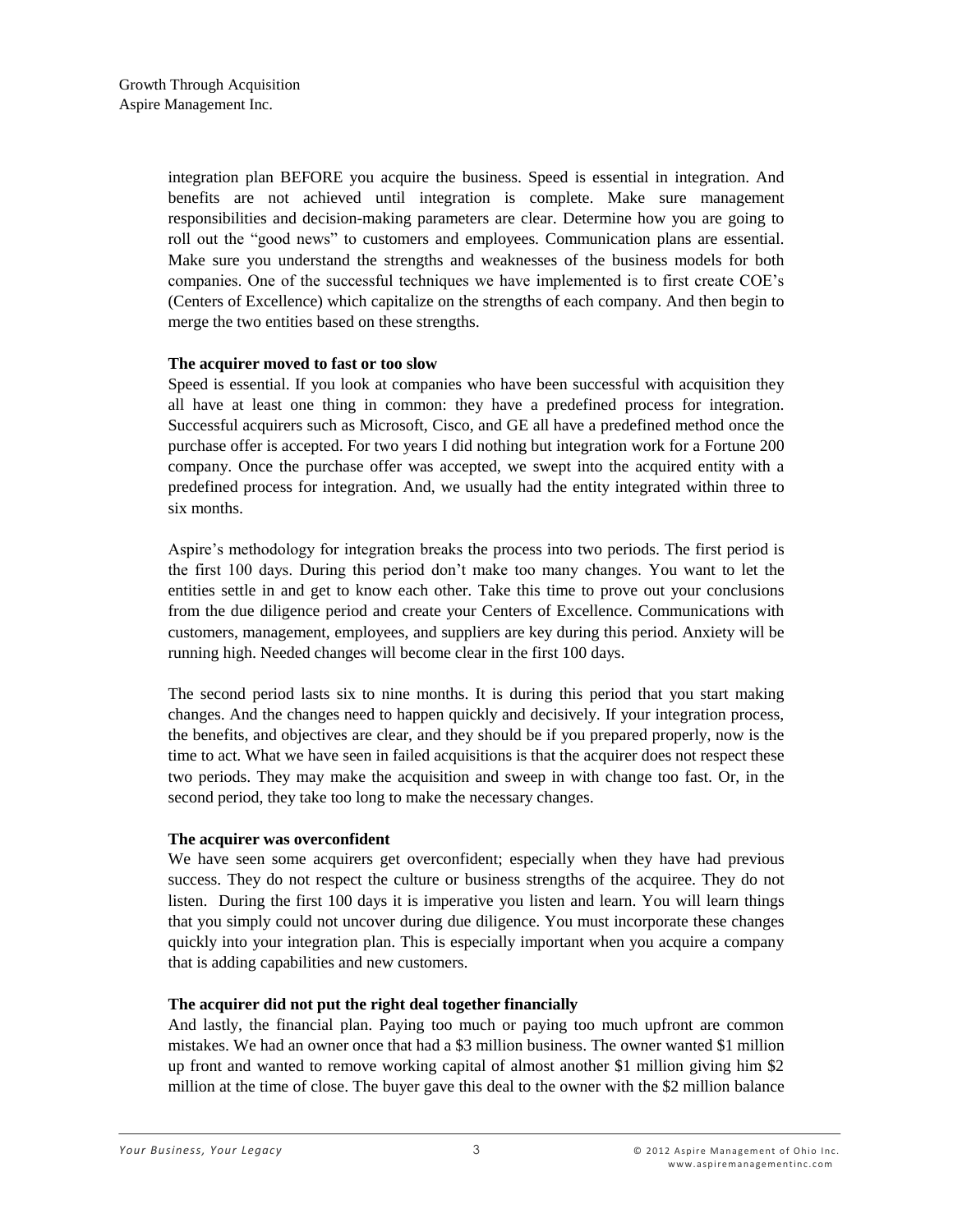of the purchase price to be paid out after three years. The buyer, a private equity firm, felt strongly that it was imperative that the existing owner stay on for at least three years. In addition to the \$1 million paid up front for the business, the buyer had to put up another \$1 million to replace the working capital so they were \$2 million pregnant at the time the acquired the business. Shortly after the acquisition the previous owner's performance began to drop. After one year he was out. The mistake the buyer made was to assume the previous owner would stay and continue to perform to get the balance of \$2 million due. But in reality, the previous owner, now with \$2 million in the bank, began to focus on other interests. He was happy enough with \$2 million and had enough capital to go do something else that was less stressful. The lesson here is that you have to know the true motivations of the seller. You also need to be sure you understand both working and investment capital needs. Infrastructure needs and complexity scale exponentially with top line growth. Be certain that cash flow needs are covered and you are not overleveraged when closing a transaction.

# **3. Can you share any examples of successful GTA strategies?**

There are lots of examples of successful GTA strategies. All you need to do is pick up a Wall Street Journal or read the business section of your local newspaper. How do you think Microsoft or Cisco grow? Do you think they actually create all of the products they sell? Both companies have grown though acquisition. Many of their products were first developed by a small company which they acquired and integrated into their model. GTA has been and will continue to be the terrain for large companies and private equity. But it does work for smaller companies too. You simply need to deploy similar processes that the larger companies deploy. If done right, it's not as difficult as it seems.

# **4. Are we a good candidate for GTA?**

You are a good candidate for GTA if:

- Your market is dynamically changing
- You have a business model that can be leveraged
- There are companies in your market with complementary services or products which can allow you to move horizontally or vertically and can be leveraged into cross-sell or up-sell opportunities
- You want to expand geographically into new or growing markets
- If you are in a declining industry and need to move into new markets
- You want to solidify your position in a consolidating market
- You have excess cash and working capital
- There are leveraged buy out opportunities in your market
- You have prepared a GTA strategy

### **5. How do we get ready?**

Start by asking yourself these questions:

- How much change can you absorb without hurting the existing business?
- Can you dedicate 20-50% of your time to this?
- Are your people, processes, facilities and technology able to scale?
- Is your management team trained and ready?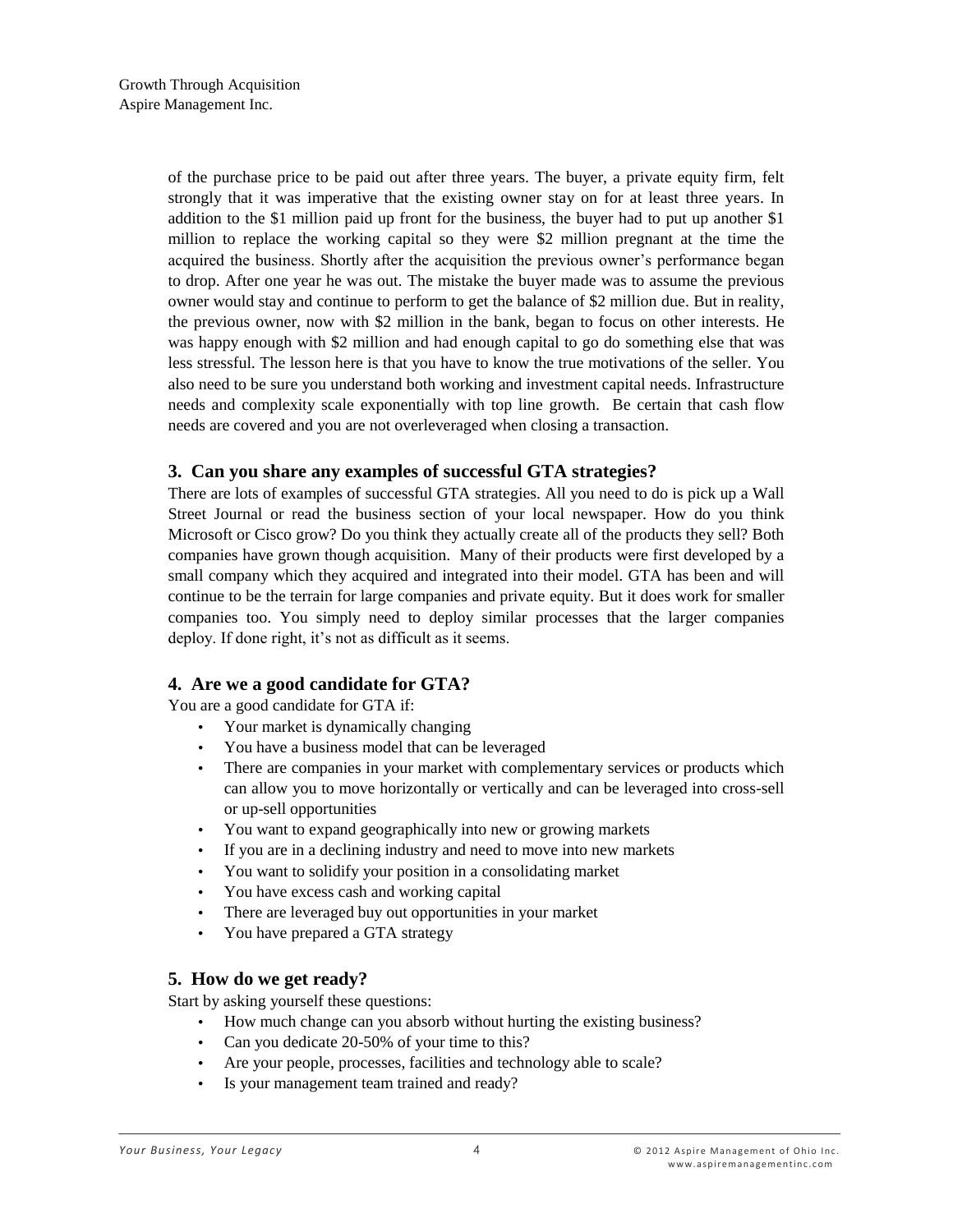Growth Through Acquisition Aspire Management Inc.

- Do you have a GTA strategy prepared?
- Do you have an integration strategy and process prepared?
- Are your economics ready and do you have funding plan?
- Do you have a cultural plan ready?
- Do you have the expertise and if not, do you have a plan on how to retain the current expertise?
- Can you absorb the temporary expenses associated with the integration?
- How solid is your working capital position?
- What is your risk sensitivity?

# **6. How would we finance an acquisition?**

We believe one of the main reasons more companies don't pursue this path is that they don't think they have the capital necessary to make the purchase. As we have stated previously, a lot of this depends on how you structure a deal. Many owners will consider seller financing and earn out situations. If your first focus is to maximize your current company cash flow, you may be surprised at how much ability you have to fund acquisitions right out of your existing cash flow. This is called "bootstrapping", where growth, organically or through acquisitions, is achieved by maximizing your existing company cash flow. Some common ways to finance an acquisition are:

- Private investors
- Bank financing
- Leveraged Buy Outs (LBOs)
- Earn outs
- Seller Financing
- Recap

# **7. How do we go about finding companies that are for sale?**

It is estimated that there are 5.5 million businesses operating in the US market. Surveys indicated that one out of every two businesses will transition in the next 10 years. Only about 30% transition inter-generational. That means 70% of the businesses will liquidate or be sold to third parties. Most of theses businesses are not listed by an intermediary and are not actively listed for sale. Only 10% of business owners have prepared a written exit plan. More than 60% have done no exiting planning whatsoever. One of the most common comments we get from owners that approach us wanting to sell or exit their business is "I wish I had started this process years ago". Often they approach us suffering burn out, retirement, or a health issue and these issues have finally made selling a top priority. This creates great buyer opportunities, and the situation does not favor the owner. When an owner is approached with a "credible" buyer at hand, some owners will consider selling. That is why business owners are constantly solicited by business brokers and intermediaries.

Finding and qualifying these businesses is extremely time consuming. An existing business owner does not have time to search for acquisition targets. Our BIGS<sup>TM</sup> methodologies allow us to represent both buyers and sellers of businesses. For buyers, we take on the timeconsuming task of searching, qualifying, developing term sheets, letters of intent, purchase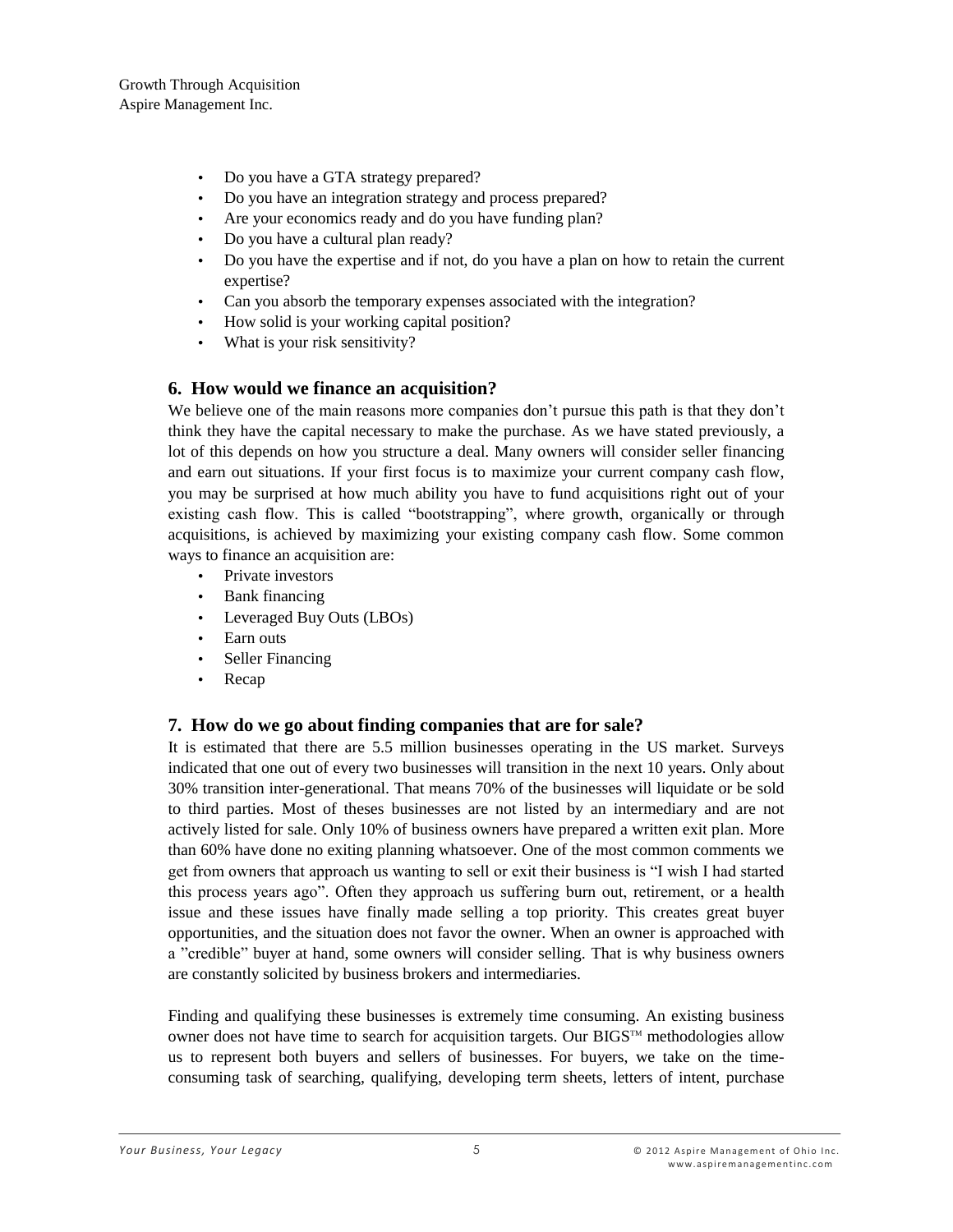offers, and assist with due diligence and integration on behalf of our buy-side clients. In addition to a constant pool of sellers approaching us, we run search programs and use our national network to produce acquisition candidates. Our buy-side program, called the Deal Review Process, was developed originally as a process to assist a private equity firm review 1,000 deals a year. We added a Formulate and Locate steps on the front end of this to create our Deal Review Methodology. This structured process typically produces acquisitions targets within three to four months and complete transactions within six to twelve months. Several factors addressed by the Deal Review Process are:

- Formulating an acquisition strategy
- Locating and qualifying opportunities
- How to approach owners
- How to approach banks and private investors
- Evaluating the deal
- Writing Term Sheets, Letters of Intent (LOI), and Purchase Offers
- Conducting due diligence
- Negotiation
- Working with attorneys, CPAs, wealth advisors, family, landlords, etc.
- Closing a deal
- Developing and assisting with integration

# **8. How do we identify good acquisition targets?**

Finding good acquisition candidates is accomplished by completing the first two stages of the Deal Review Process.

### **Formulate**

Our first step is to meet with a buyer and formulate their acquisition strategy. This usually involves one to two workshops where we work with the buyer to qualify and formulate their strategy. For synergistic buyers we perform a valuation and diagnostic on the buyer's business. This gives the buyer an understanding of what their business is worth prior to the acquisition, and allows them to then compare the valuation of the business after the potential acquisition is fully integrated. The diagnostic identifies core themes to improve profitability and grow right. Both deliverables give a good understanding of capabilities and strengths which allows us to run a very targeted search campaign.

### **Locate**

The search process will yield sellers within three to four months. After meeting the owners and determining if they are a motivated, we will perform a valuation of the business and valuate and perform a diagnostic on the seller's business. The valuation allows us to benchmark the business against others in the same or similar industry and to our buy-side clients business. The valuation is the first step to determine whether or not to move forward. The owner has to be willing to sell the business at market value and agree to terms that work for both buyer and seller. The diagnostic identifies profitability and growth themes which create synergistic benefits and increase return the investment.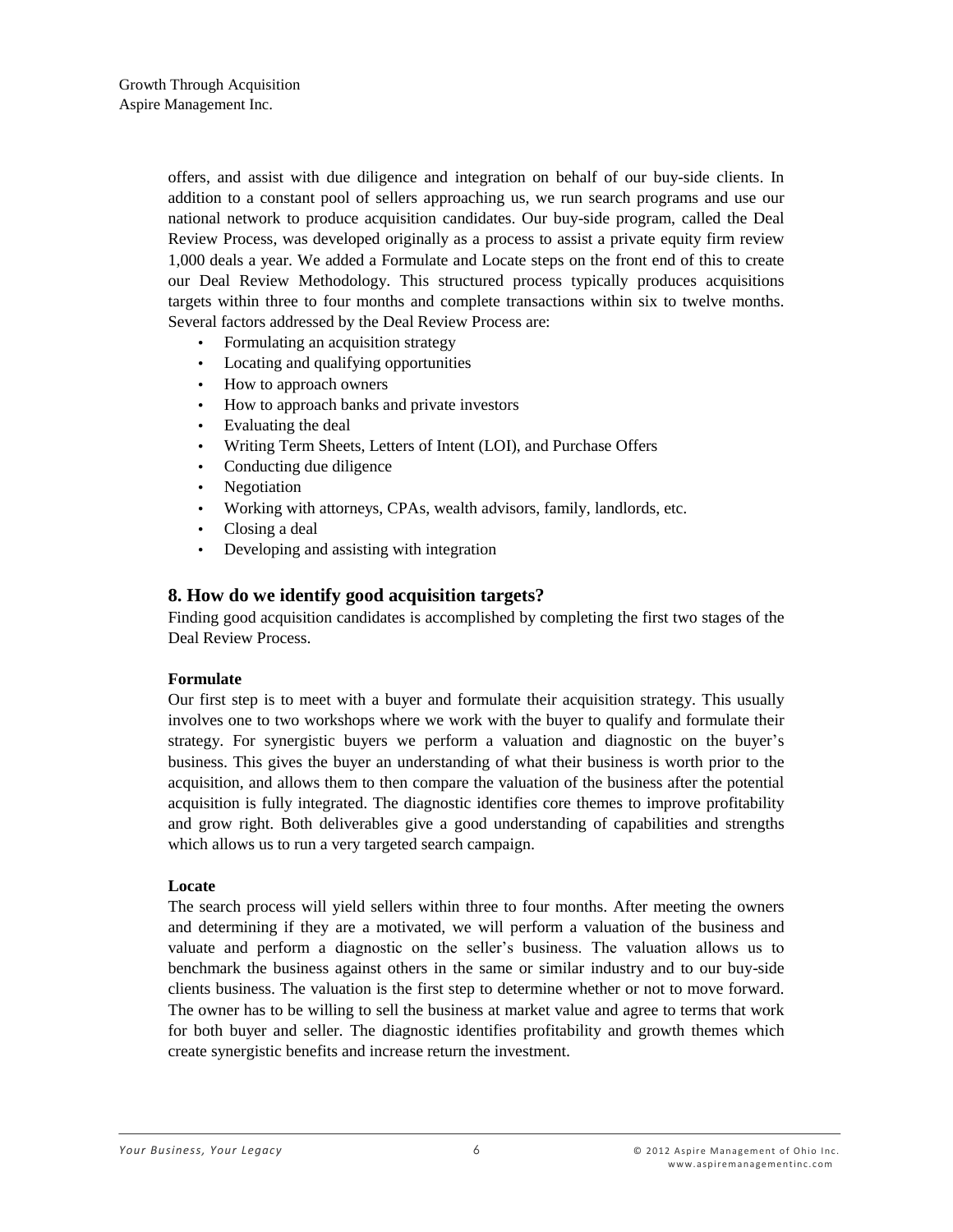Growth Through Acquisition Aspire Management Inc.

# **9. How do we perform due diligence?**

There are various levels of due diligence depending on whether you are working from a Term Sheet, Letter of Intent, or Purchase Offer. Due diligence typically takes 60-120 days with the result either going ahead and closing the transaction or ending the pursuit.

### **Term Sheet**

A term sheet is a document which spells out the terms of the deal. Often we like to have Term Sheets before expending time and money to perform due diligence. If we are in general agreement on terms, we will begin preliminary due diligence. This always involves signing a non-disclosure agreement. Preliminary information, such as an overview of the company, its history, management structure, and the financial and tax statements, is revealed. The owners of each business will usually meet.

### **Letter of Intent**

Assuming the initial review goes well; the buyer then issues a LOI (Letter of Intent). The LOI is a non-binding agreement on the terms of the sale assuming due diligence will move forward. This document is significant to the seller even though it is non-binding to the buyer. It demonstrates to the seller that the buyer is serious and specifies that if due diligence goes well; the buyer "intends" to create a formal purchase offer which is binding. Additionally, we like to have an exclusive review period once a LOI is issued. This gives the buyer a chance to invest in due diligence and not have the business sold to someone else while due diligence is being conducted. This usually kicks off the formal due diligence process. Due diligence is usually performed in the following areas:

- Company and Legal Due Diligence
- Industry Due Diligence
- Financial Due Diligence
- Management Due Diligence
- Customer Due Diligence

### **Purchase Offer**

Normally, a seller will not want to reveal details behind their strategy, management, suppliers or customers until a formal purchase offer is issued. Therefore, the buyer needs to be comfortable enough after completing company, financial and industry due diligence to issue a formal Purchase Offer. The Purchase Offer will contain several contingencies that will have to be cleared before the deal closes. This may involve additional financial due diligence, arranging financing, a review of leases and contracts in place, a review of the business strategy, and possibly interviews with customers and management. The customer and management issues are the most challenging because usually until this point the only people aware that a sale is pending are the seller and buyer and their representatives. Customers and employees including management are usually NOT aware of the potential sale. Both buyer and seller need to weigh the necessity to talk to management and customers. This is why we like to have integration and funding plans already developed so that if it is necessary to speak with customers and management, we can explain why the deal is moving forward and why it should benefit them.